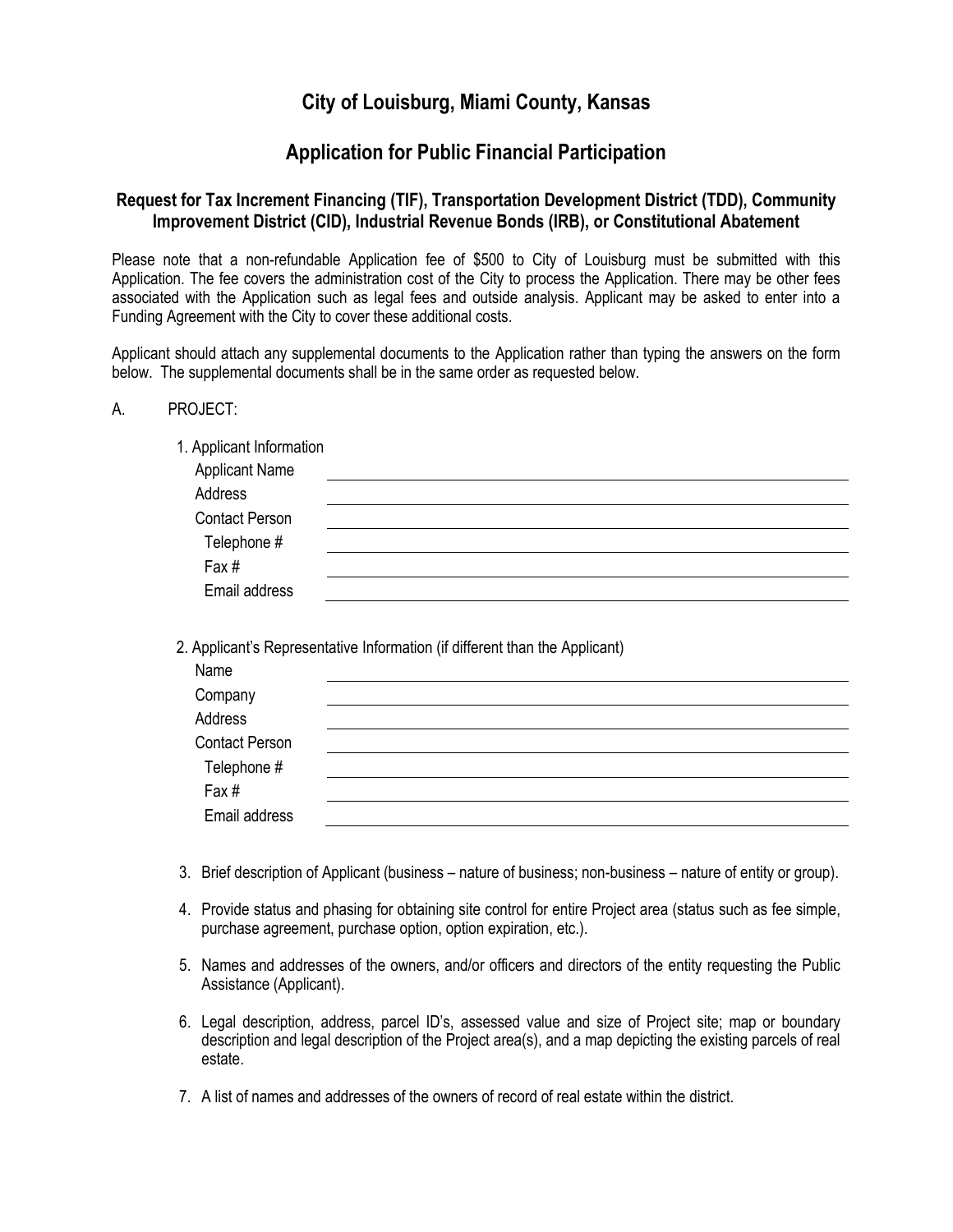- 8. The existing zoning or rezoning classifications and district boundaries and the existing and proposed land uses within the area. Description of plans for improving or expanding municipal services within the Project area including, but not limited to, buildings and facilities, sanitary and storm sewers and lift stations, drainage conduits, channels and levies, refuse collection, road and street maintenance, street lighting and fixtures, underground gas, water, heating, and electrical services and connections in the right-of-way, sidewalks and pedestrian underpasses and overpasses, drives and driveway approaches within the right-of-way, water mains and extensions, plazas and arcades, parking facilities, landscaping and plantings, fountains, shelters, benches, sculptures, lighting, decorations, and similar amenities.
- 9. A description of the need for any relocation of residential, commercial, or industrial facilities.
- 10. A detailed description of the proposed Projects for which the Public Assistance is to be provided, including a description of public and/or private improvements, building(s) including square footage, materials, proposed use, etc. Attach site plan if available.
- 11. Estimated Project Costs and Sources of Funding. Provide in the format below:

| <b>SOURCES</b>             | <b>NAME</b> | <b>AMOUNT</b> |
|----------------------------|-------------|---------------|
| Private Bank Loan          |             |               |
| <b>Other Private Funds</b> |             |               |
| Equity – $Cash$            |             |               |
| Equity - Land              |             |               |
| State Grant/Loan           |             |               |
| <b>TIF Proceeds</b>        |             |               |
| <b>TDD Proceeds</b>        |             |               |
| <b>CID Proceeds</b>        |             |               |
| <b>IRB Proceeds</b>        |             |               |
| Other                      |             |               |
| <b>TOTAL SOURCES</b>       |             |               |

For the "Uses" please indicate the total amount to be expended, and then the amount for which reimbursement is being sought based on the type of assistance.

| <b>USES</b>                         | <b>AMOUNT</b> | TIF | <b>TDD</b> | <b>CID</b> | <b>Abatement</b> |
|-------------------------------------|---------------|-----|------------|------------|------------------|
| Land Acquisition                    |               |     |            |            |                  |
| Site Development                    |               |     |            |            |                  |
| Site Improvements                   |               |     |            |            |                  |
| Install public infrastructure       |               |     |            |            |                  |
| Install private infrastructure      |               |     |            |            |                  |
| Parking facilities                  |               |     |            |            |                  |
| <b>Construction of Buildings</b>    |               |     |            |            |                  |
| <b>Ongoing Oper/Maintenance</b>     |               |     |            |            |                  |
| Machinery & Equipment               |               |     |            |            |                  |
| Architectural & Engineering         |               |     |            |            |                  |
| Hard Cost Contingency               |               |     |            |            |                  |
| Legal Costs                         |               |     |            |            |                  |
| <b>Marketing Costs</b>              |               |     |            |            |                  |
| Surveying/platting/permitting costs |               |     |            |            |                  |
| Interest during construction        |               |     |            |            |                  |
| Debt Service Reserve                |               |     |            |            |                  |
| Financing costs (exc. Int.)         |               |     |            |            |                  |
| City fees                           |               |     |            |            |                  |
| Soft Cost Contingency               |               |     |            |            |                  |
| <b>TOTAL USES</b>                   |               |     |            |            |                  |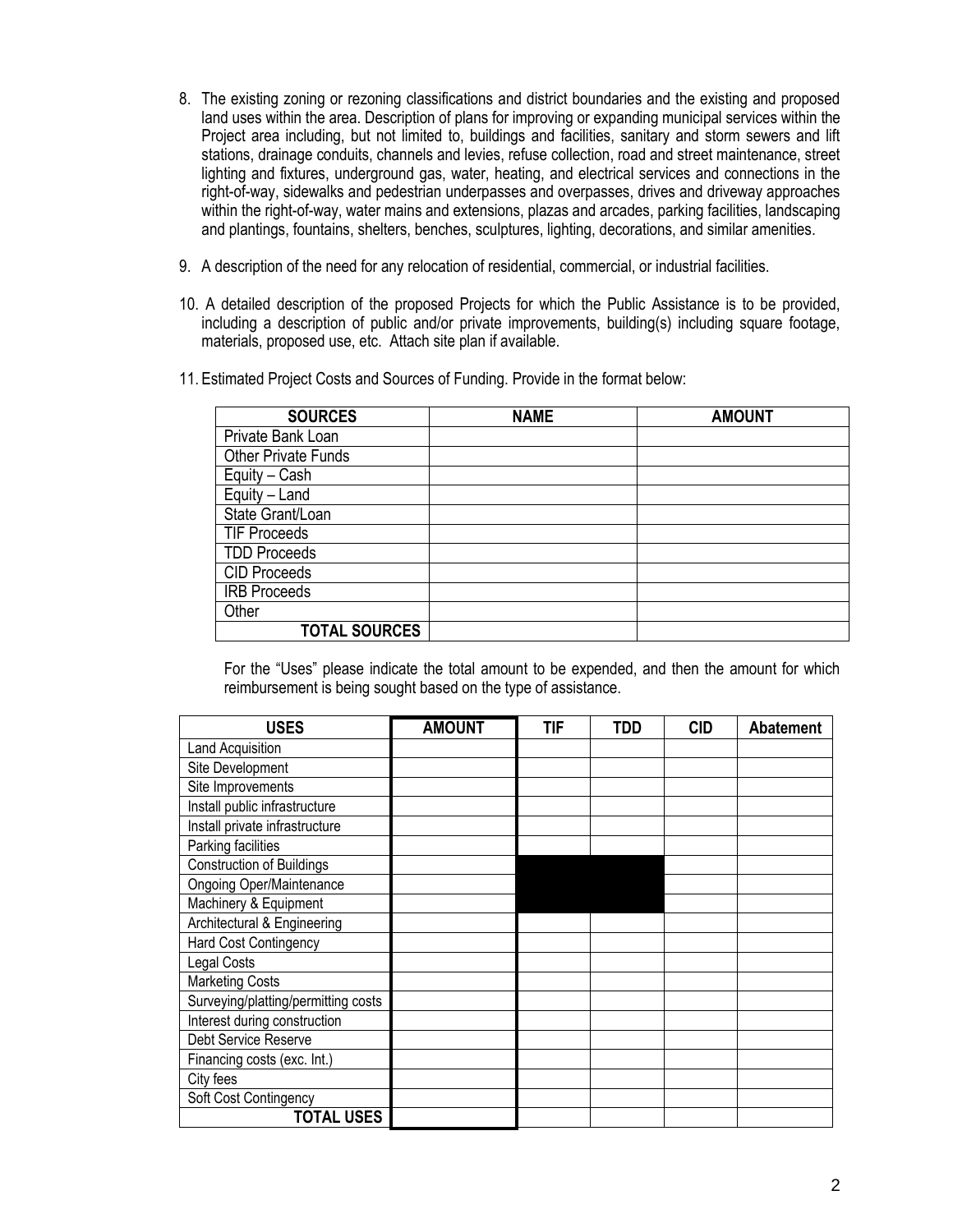- 12. A Project pro forma showing detailed sources and uses of Project funding and identifying the shortfall between anticipated private funding and Project costs. Include the status of all sources of financing including private equity. The identified gap between sources and uses without public participation should match the requested Application.
- 13. Provide documentation as to Project feasibility from a market perspective. The City may request provision of a third party market feasibility study for the proposed Project.
- 14. Name and address of architect, engineer and general contractor.

*For numbers 15-18, a sample form is included as an attachment. The requested information should be provided in this format.*

- 15. Project schedule (construction through occupancy).
- 16. Total estimated market value of Project upon completion.
- 17. Estimated real estate and sales taxes generated by Project upon completion. (Please show calculations by building/use type.)
- 18. Projected number of new or retained jobs and economic impact created. For each new job include job type and expected annual wages. (New jobs are defined as jobs created or relocated from out of the State of Kansas. Retained jobs are defined as jobs relocated within the State of Kansas).
- 19. If appropriate, identify the status of tenants for the proposed Project. This should include current tenants and proposed tenants. Have leases been negotiated or signed? What type of lease has been signed or is contemplated? Identify any proposed tenants that would be relocating from within the City.
- 20. If you have completed other developments please provide three municipal references, with particular attention to any jurisdictions where you have requested and received public assistance.
- 21. Attach two complete sets of the following items to the Application:
	- a. Certified copies of the Applicant's financial audits for the past three years (if not prepared, provide three years of balance sheets and income/expense statements).
	- b. Applicant's most recent annual or quarterly financial report.
	- c. Existing firms are required to submit a copy of a Kansas Tax Clearance compiled by the State dated less than 30 days prior to the Application's submission.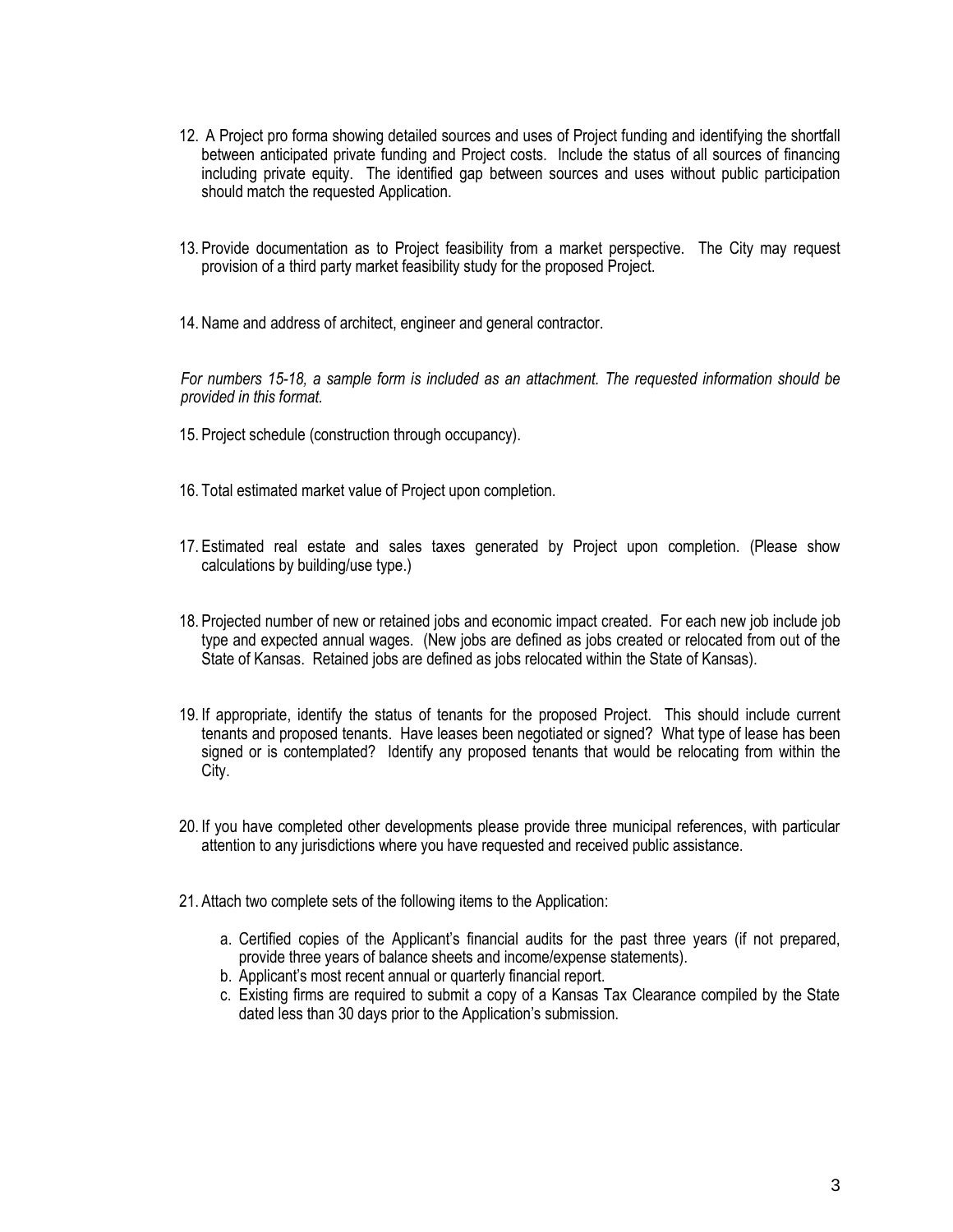### **Additional Information for TDD/CID Requests**

- 22. Annual on-going operating costs to be reimbursed through CID, if any.
- 23. Record owners of the land to be included in the proposed TDD/CID. If the Applicant is different from the record owners, please state what is the relation to the owners.
- 24. Completed TDD/CID Applicant Petition (as required under current law). Example includes:
	- a. TDD petition signed by 100% of property owners within the proposed district;
	- b. CID petition signed by more than 55% of property owners by land area and 55% of property owners by assessed value within the proposed district.

#### **Additional Information for TIF Requests**

25. Discuss the condition(s) that would qualify the proposed TIF District as a "blighted area" or "conservation area," and/or whether the Project is within an enterprise zone as defined within K.S.A. §12-17,107 through 12-17,113 prior to its repeal.

#### **Additional Information for Bond Requests – TIF/TDD/CID/IRB**

- 26. Provide Bond Counsel Information: Name, Entity, Phone Number, Email address.
- 27. Provide Bond Underwriter Information: Name, Entity, Phone Number, Email address.
- 28. Provide Expected Bond Terms: Issue size, Use of Bond Proceeds, Term. Include preliminary term sheet from underwriter and include projected debt service schedule. If equipment will be financed with bond proceeds provide detail of equipment type.
- 29. Will any of the bond proceeds be used to refinance an existing Project or existing debt? If so, identify the original sources and uses.
- 30. List all previous public bond issues of Applicant or parent company or subsidiary.
- 31. If conventional private financing is not included as a source, provide the reason the source is not feasible for the Project.
- 32.Marketing of Bonds: provide bond underwriter analysis that the Applicant's bonds are marketable. If no analysis available, provide timeline for when this will be completed. What is planned placement for bonds: public offering, negotiated by underwriter, or private placement? Does Applicant intend to purchase all or any part of any of the bonds?
- 33. For IRB's Only: Provide rationale for IRB bond proceeds compared to private conventional financing
- 34. For IRB's Only: How many years has the Applicant been in business? What is the expected amount the Applicant will be required to deposit in a reserve account for payment of debt service?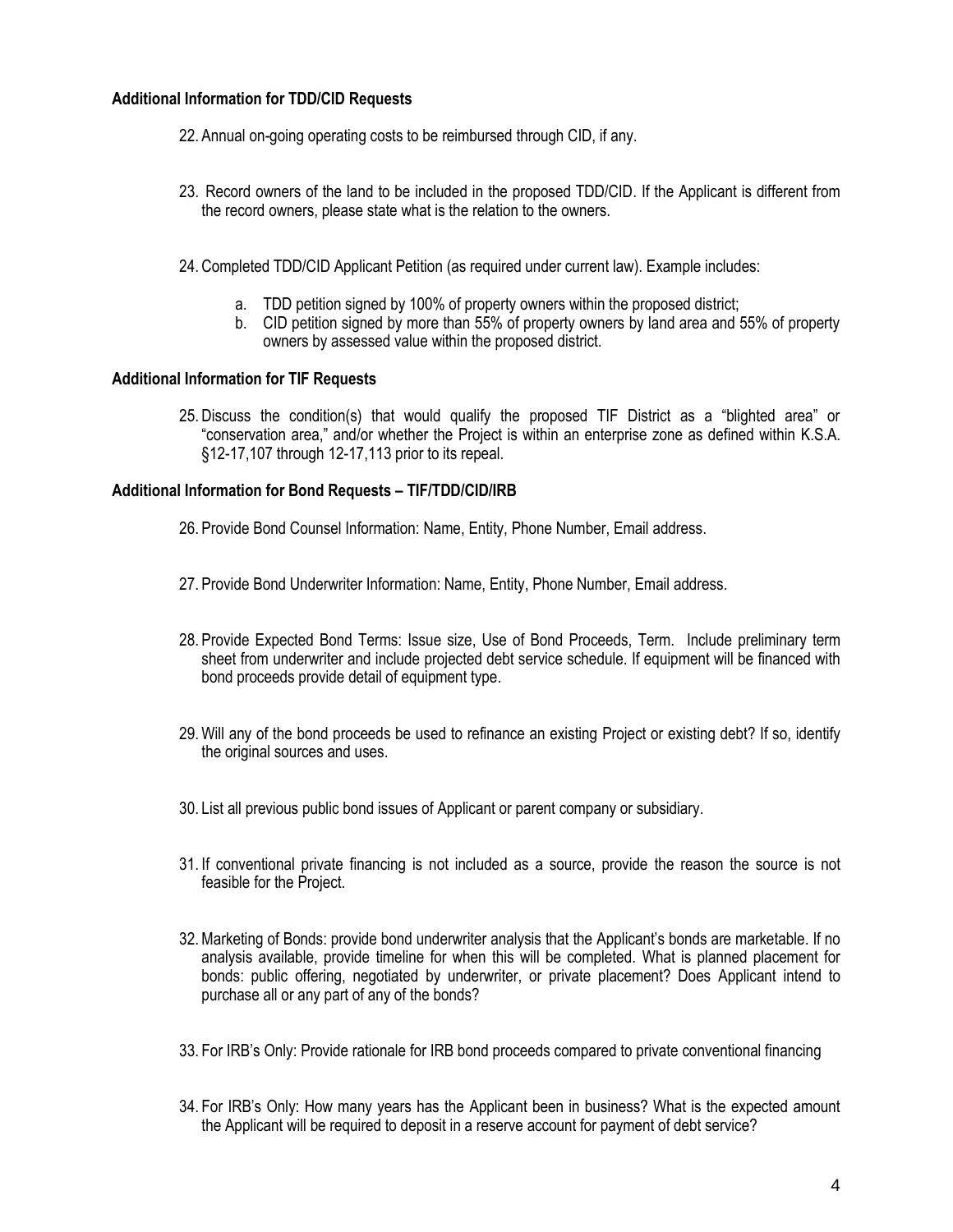35. For IRB's Only: Will the Applicant request an ad valorem tax exemption? If yes, what does Applicant propose as an annual payment in lieu of taxes?

#### B. PUBLIC ASSISTANCE REQUEST:

- 1. Describe the amount and cost for which the public assistance is required for each economic development financing tool. Include a statement of necessity for the need for public financial assistance. For TIF requests, explain how the Applicant intends to demonstrate that "but for" the TIF assistance the Project is not feasible and will not be completed. Substantiate that other alternative methods of financing have been thoroughly explored and why TIF assistance is necessary. The City reserves the right to request the Applicant to demonstrate the need for other forms of public assistance.
- 2. Please provide any other data or information you deem pertinent for the City's consideration in this Application.

#### C. APPLICANT ACKNOLWEDGEMENTS:

Applicant acknowledges that neither they nor an affiliated party has defaulted on a real estate obligation, been the defendant in any legal suit or action, declared bankruptcy or had judgments recorded against them.

Applicant acknowledges and agrees that all fees and expenses incurred in connection with this application or establishment of the Project, whether or not approved, will be paid by the Applicant. The Applicant shall hold the City, its officers, consultants, attorneys and agents harmless from any and all claims arising from or in connection with the Project, including but not limited to, any legal or actual violations for any State of Federal securities laws.

Applicant agrees and understands that a non-refundable application fee of \$500 to City of Louisburg must be submitted with this Application.

Additional information may be required by the City's Attorney, Bond Counsel, or Financial Advisor.

It is understood and agreed the information required in this application or any other information will be disclosed to the City's financial team and may be disclosed to the public.

Applicant recognizes and agrees that the City reserves the right to deny any Application for Tax Increment Financing, Transportation Development District, Community Improvement District, or Constitutional Abatement at any state of the proceedings prior to adopting the resolution approving the district, that the Applicant is not entitled to rely on any preliminary actions for the City prior to the final resolution, and that all expenditures, obligations, costs, fees or liabilities incurred by the Applicant in connection with the Project are incurred by the Applicant at its sole risk and expense and not in reliance on any actions of the City. Acceptance of the Application for public financial participation does not constitute approval or denial of the request.

The undersigned, a duly authorized representative of the Applicant hereby certifies that the foregoing information is true, correct and complete as of the date hereof and agrees that the Applicant shall be bound by the terms and provision herein.

| . .<br>. .<br>. . |  |
|-------------------|--|
|-------------------|--|